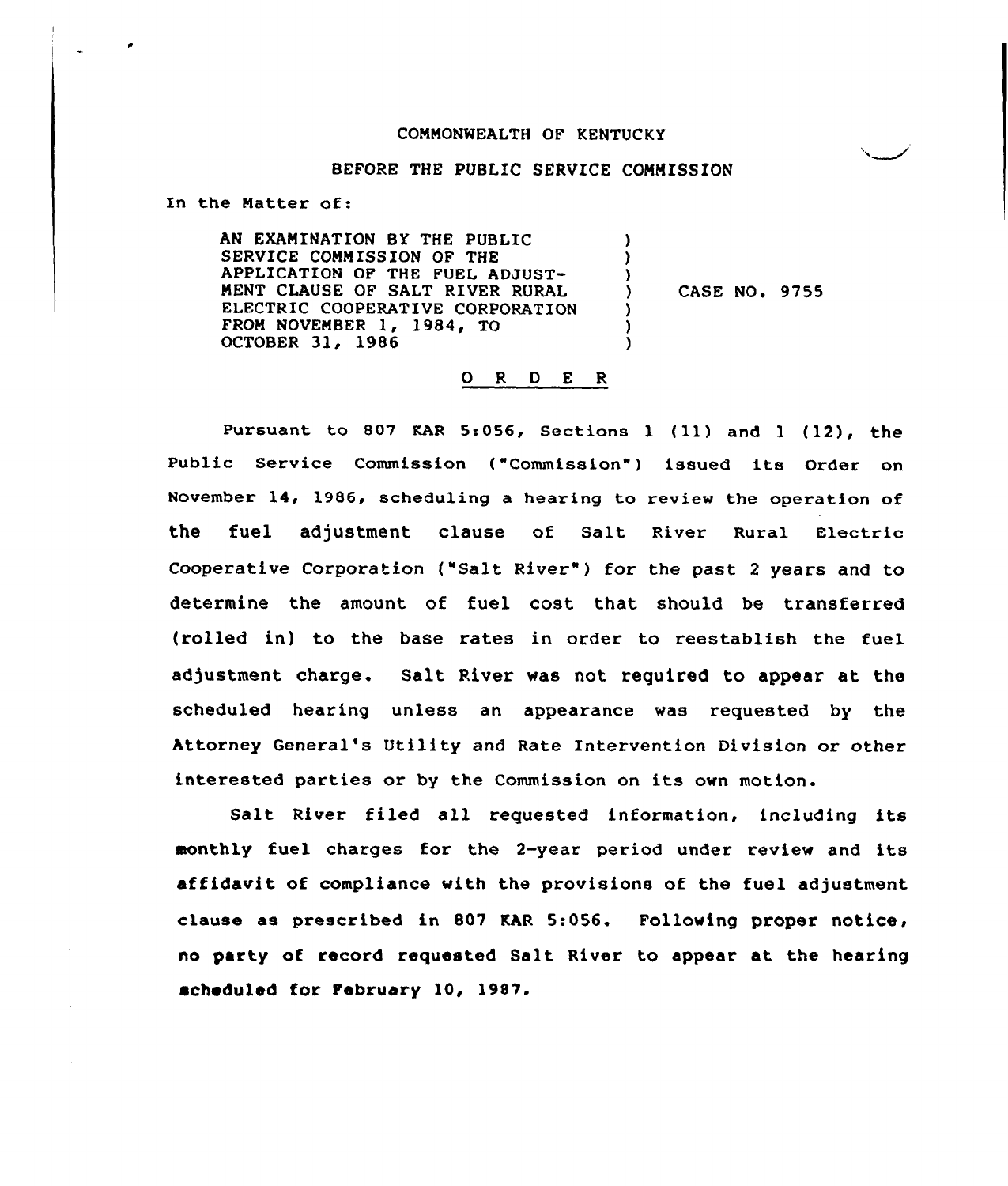The Commission approved a transfer (roll-in) of (1.46) mills per KWH to the base rates of Salt River's wholesale supplier, East Kentucky Power Cooperative, Inc., ("East Kentucky" ) in Case No. 9731. Approval of East Kentucky's proposal requires that Salt River also be authorized to roll-in those same fuel costs to its base rates.

The Commission, having considered the evidence of record and being advised, finds that:

1. Salt River has complied in all material respects with the provisions of 807 KAR 5:056.

2. Salt River's wholesale supplier has been authorized to transfer (roll-in) to its base rates fuel costs of (1.46) mills per KWH in Case No. 9731.

3 Salt River should be authorized to decrease the rates charged its customers by 1.54 mills per KWH in order to transfer fuel costs rolled-in by East Kentucky from the fuel adjustment clause to the base rates pursuant to the Commission's Order in Case No. 9731 and applicable line loss, and this can best be accomplished by a uniform reduction in all energy rates.

4. The revised rates and charges in Appendix <sup>A</sup> are designed to reflect the transfer of fuel costs from the fuel adjustment clause rate to the base rates.

IT IS THEREFORE ORDERED that:

(1) The charges and credits applied by Salt River through the fuel adjustment clause for the period November 1, 1984, through October 31, 1986, be and they hereby are approved.

$$
-2-
$$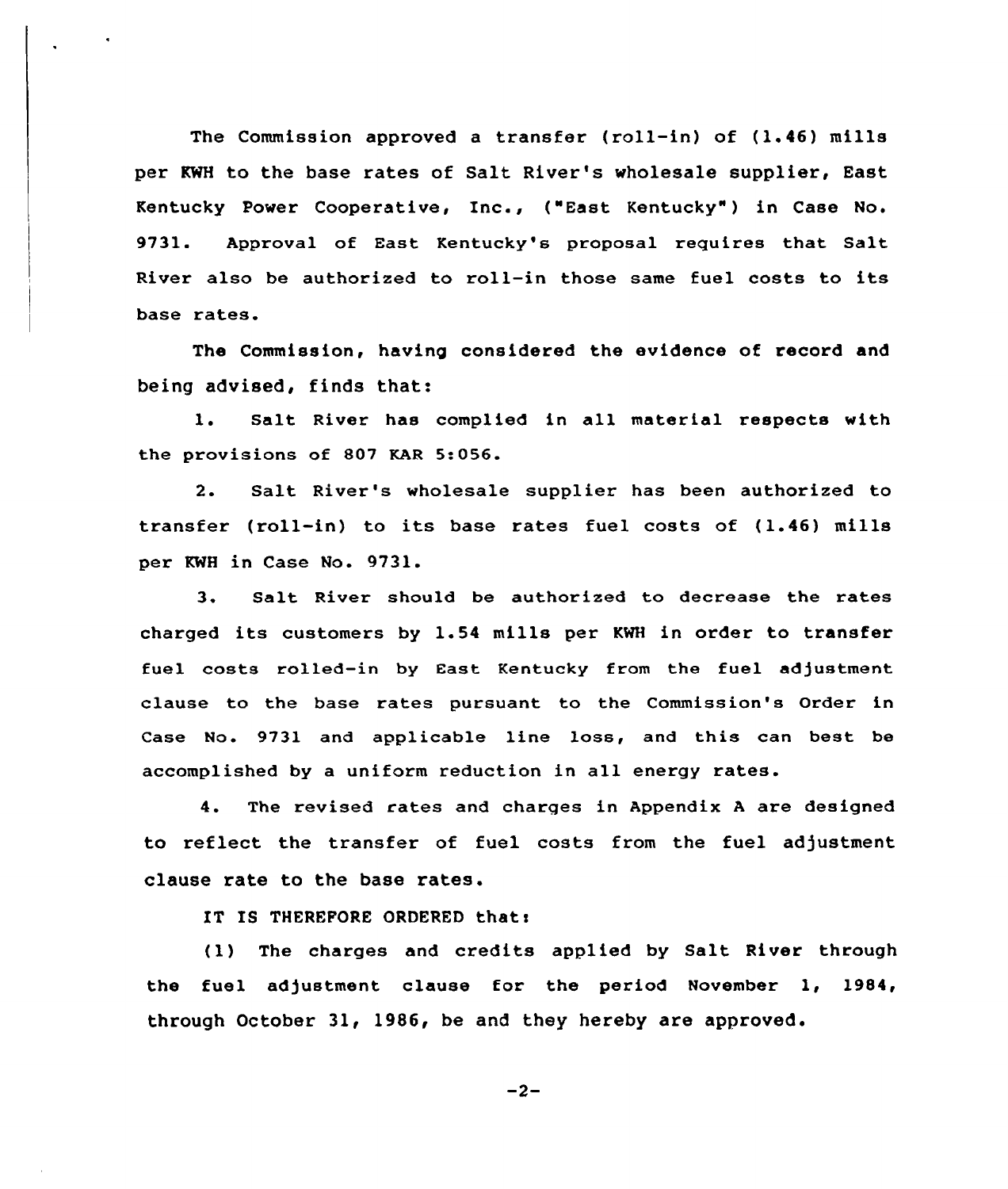(2) Salt River be and it hereby is authorized to transfer to its base rates fuel costs transferred (rolled-in) by its wholesale supplier pursuant to Case No. 9731.

(3) The rates in Appendix <sup>A</sup> be and they hereby are approved for service rendered by Salt River on and after Nay 1, 1987, which is also the effective date for East Kentucky's rates.

(4) Within 30 days from the date of this Order Salt River shall file with the Commission its revised tariff sheets setting out the rates approved herein.

Done at Frankfort, Kentucky, this 28th day of April, 1987.

PUBLIC SERVICE COMMISSION

Control 2.11 **Chairma**  $C$ hairman $T$ 

'illes G<sub>rum</sub>issioner

ATTEST:

Executive Director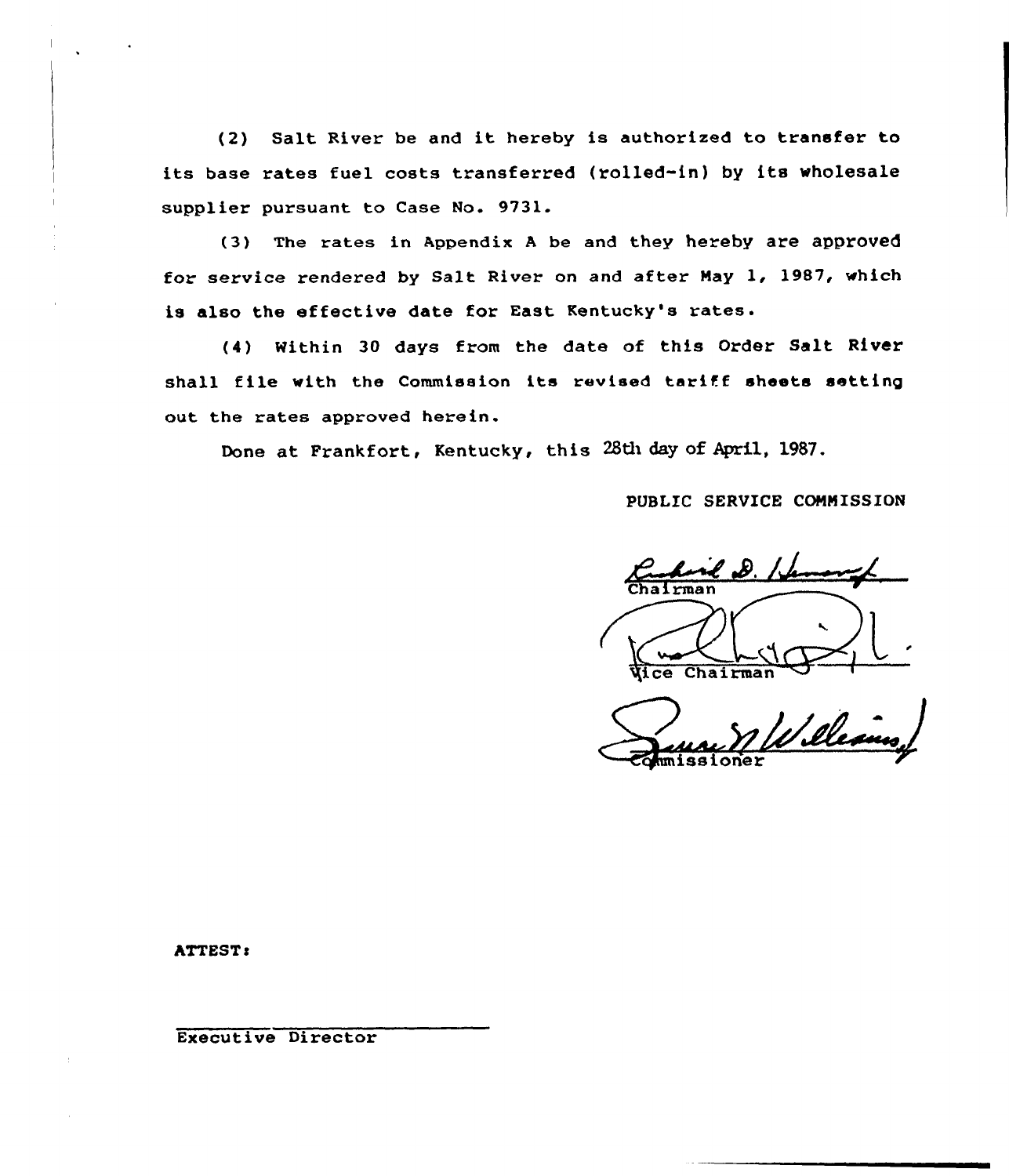#### APPENDIX A

# APPENDIX TO AN ORDER OF THE KENTUCKY PUBLIC SERVICE COMMISSION IN CASE NO. 9755 DATED 4/28/87

The following rates and charges are prescribed for the customers in the area served by Salt River Rural Electric Cooperative Corporation. All other rates and charges not specifically mentioned herein shall remain the same as those in effect under authority of this Commission prior to the date of this Order.

## SCHEDULE A-5 FARM AND HOME SERVICE\*

#### Availability

Available to members of the Cooperative for all Farm and Home uses subject to the established rules and regulations of the<br>Seller. The capacity of individual motors served upon this schedule shall not exceed 10 h.p.

#### Type of Service

Single phase, 60 Hertz, at available secondary voltage.

#### Rates

|  | First 40 KWH Per Month<br>(minimum bill) | $$6.33$ Per Month |                  |
|--|------------------------------------------|-------------------|------------------|
|  | Next 60 KWH Per Month                    |                   | .07403 Per KWH   |
|  | Next 100 KWH Per Month                   |                   | .06066 Per KWH   |
|  | Next 800 KWH Per Month                   |                   | $.05773$ Per KWH |
|  | Next 1,000 KWH Per Month                 |                   | $.05459$ Per KWH |
|  | Over 2,000 KWH Per Month                 |                   | $.05041$ Per KWH |

## Minimum Charge:

The minimum monthly charge under the above rate shall be \$ 6.33 where 25 KVA or less transformer capacity is required. For members requiring more than 25 KVA transformer capacity, the minimum monthly charge shall be increased at the rate of \$ .75 of each additional KVA or fraction thereof required. Payment of the minimum charge shall entitle the member in all cases to the use of the number of kilowatt hours, corresponding to the minimum charge in accordance with the foregoing rate.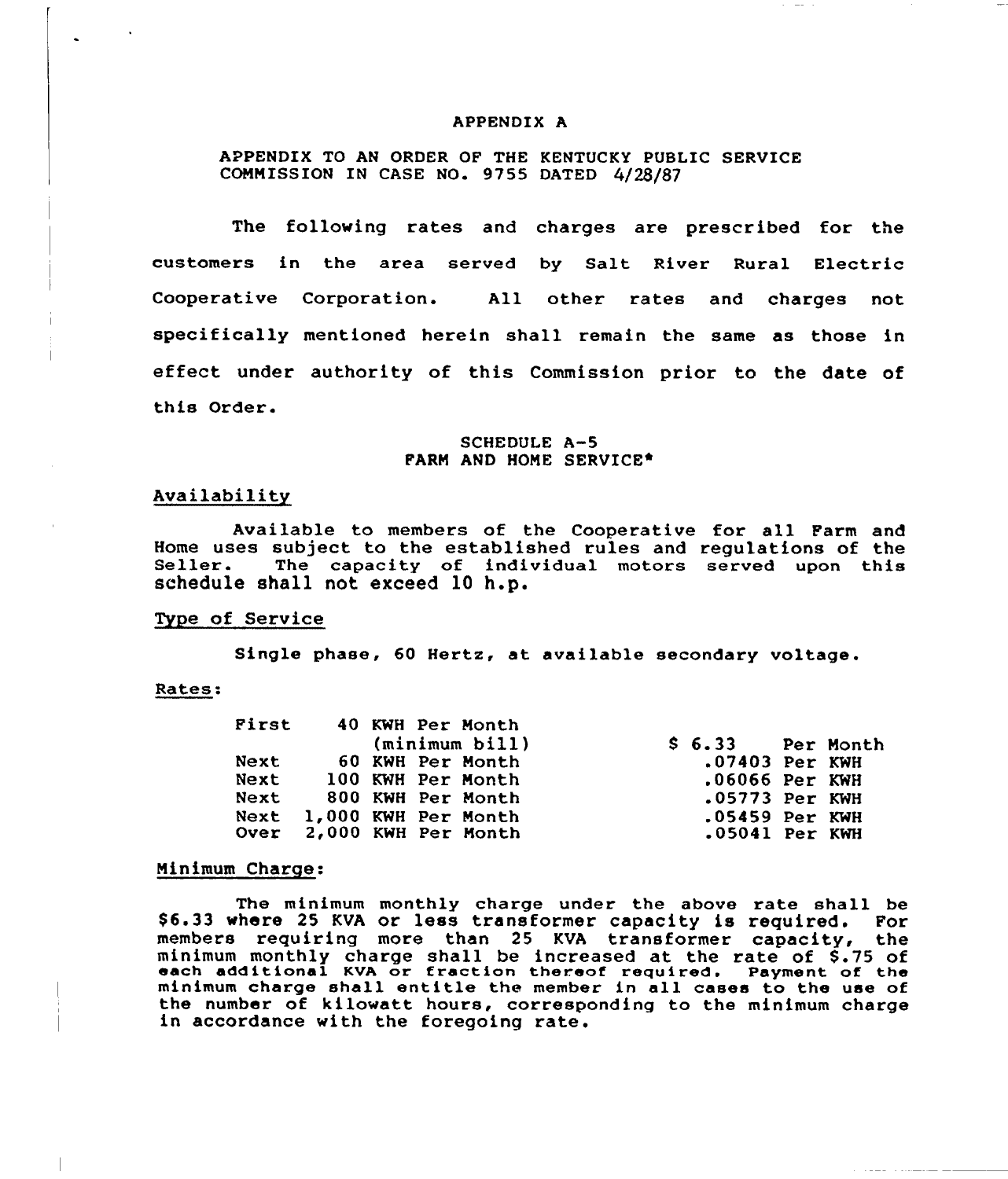## SCHEDULE A-5T FARM AND HONE SERVICE — TAXABLE

## RATES

| First |  |                          | 40 KWH Per Month (Minimum) | \$6.33 Per Month |  |
|-------|--|--------------------------|----------------------------|------------------|--|
| Next  |  | 60 KWH Per Month         |                            | $.07403$ Per KWH |  |
|       |  | Next 100 KWH Per Month   |                            | $.06066$ Per KWH |  |
|       |  | Next 800 KWH Per Month   |                            | .05773 Per KWH   |  |
|       |  | Next 1,000 KWH Per Month |                            | .05459 Per KWH   |  |
|       |  | Over 2,000 KWH Per Month |                            | .05041 Per KWH   |  |

#### Ninimum Charge:

The minimum monthly charge under the above rate shall be \$ 6.33 where 25 KVA or less transformer capacity is required. For members requiring more than 25 KVA transformer capacity, the members regularing more than 25 KW. crainsformer capacity, the each additional KVA or fraction thereof required. Payment of the minimum charge shall entitle the member in all cases to the use of the number of kilowatt hours, corresponding to the minimum charge in accordance with the foregoing rate.

# SCHEDULE A-5 T-0-D FARM AND HOME SERVICE T-O-D\*

#### RATES

| On-Peak Rate: | First 40 KWH/Mo. (Minimum)<br>Service Charge<br>Under 100 KWH/Mo.<br>Service Charge<br>101 to 200 KWH/Mo.<br>Service Charge<br>$201 - 1000$ KWH/Mo.<br>Service Charge<br>1001 to 2000 KWH/Mo.<br>Service Charge<br>Over $2000$ KWH/Mo. | \$6.33<br>3.37<br>.07403/KWH<br>4.70<br>.06066/KWH<br>5.29<br>.05773/KWH<br>8.43<br>.05459/KWH<br>16.80<br>.05041/KWH |
|---------------|----------------------------------------------------------------------------------------------------------------------------------------------------------------------------------------------------------------------------------------|-----------------------------------------------------------------------------------------------------------------------|
|               | Off-Peak Rate: 41 to 100 KWH/Mo.<br>101 to 200 KWH/Mo.<br>201 to 1000 KWH/Mo.<br>1001 to 2000 KWH/Mo.<br>Over 2000 KWH/Mo.                                                                                                             | .04275/KWH<br>.03473/KWH<br>.03297/KWH<br>.03109/KWH<br>.02858/KWH                                                    |

The total kilowatt-hours used per month will determine the rate block for both on-peak and off-peak kilowatt-hour and service charge.

 $-2-$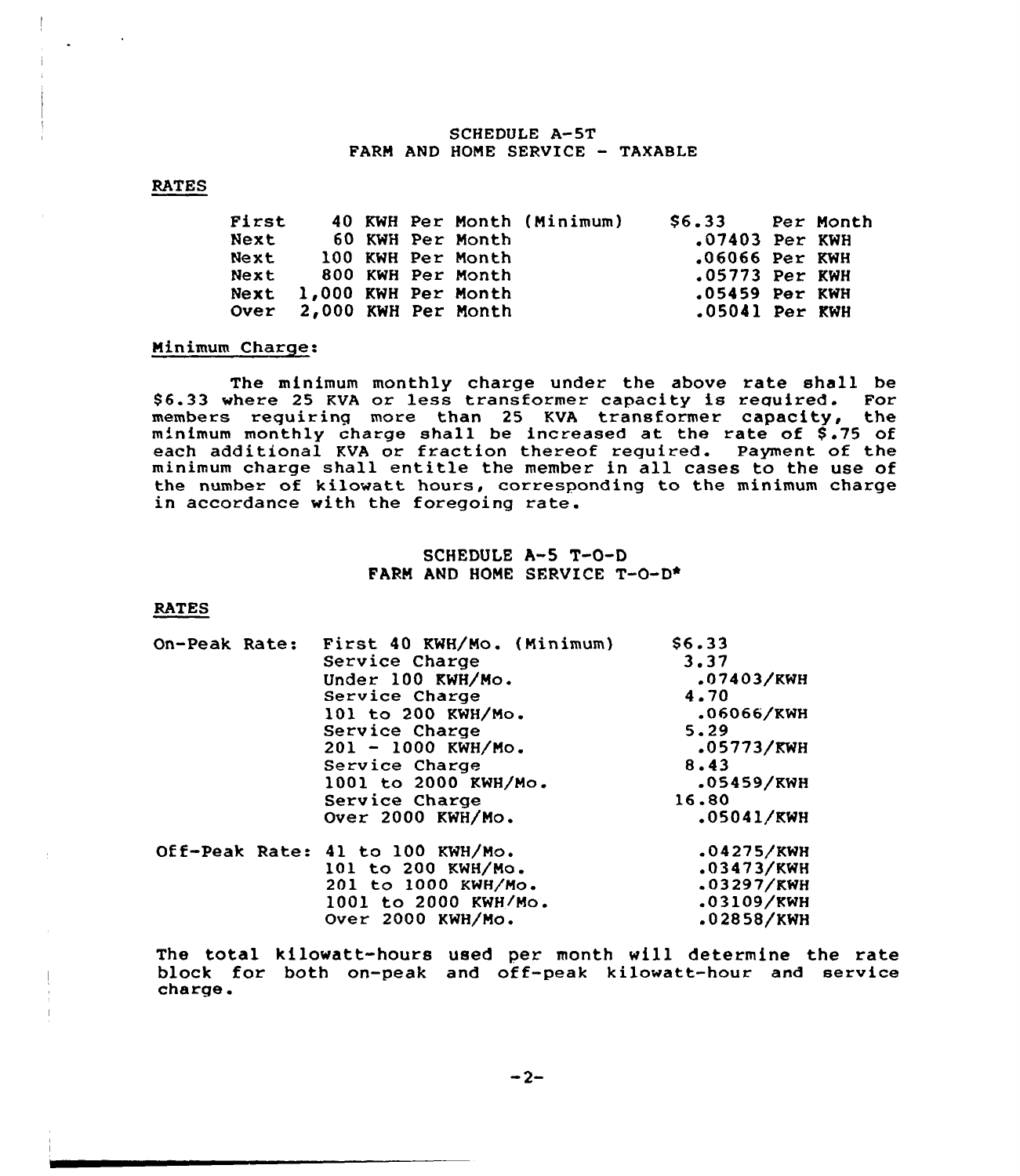## SCHEDULE 8-2 COMMERCIAL AND SMALL POWER SERVICE\*

## Rates:

|             | First 40 KWH Per Month<br>(minimum bill) | \$6.65 Per Month |  |
|-------------|------------------------------------------|------------------|--|
| <b>Next</b> | 60 KWH Per Month                         | .11274 Per KWH   |  |
| Next        | 200 KWH Per Month                        | .08840 Per KWH   |  |
| Next        | 700 KWH Per Month                        | .07043 Per KWH   |  |
| Over        | 1,000 KWH Per Month                      | $.06207$ Per KWH |  |

## Minimum Charges

The minimum monthly charge under the above rate shall be \$ 6.65 where 37.5 KVA or less of transformer capacity is required.

## Temporary Service

Temporary service shall be supplied in accordance with the foregoing rate except that there shall be additional charge of \$5.87 for each kilowatt or fraction thereof of installed capacity for each month or fraction thereof that service is connected. Bills will not be pro-rated for <sup>a</sup> fractional part of <sup>a</sup> month.

# Conditions of Service

(d)(l) An "Agreement for Purchased Power" shall be executed by the consumer for service under this schedule.

## SCHEDULE LLP-1 LARGE POWER SERVICE (Over 37.5 - Under 500 KW)\*

#### Rates:

- <sup>S</sup> 5.83 per month per KW of Billing Demand plus Energy Charges of:
- \$ .05429 per KWH for the first <sup>50</sup> KWH used per month per KW of billing demand.
- \$ .01593 por KWH for. the next 50 KWH used per month per KW of billing demand.
- \$ .04366 per KWH for all remaining KWH used per month.

 $\alpha$  , and  $\alpha$  , and  $\alpha$  , and  $\alpha$  , and  $\alpha$  , and  $\alpha$  , and  $\alpha$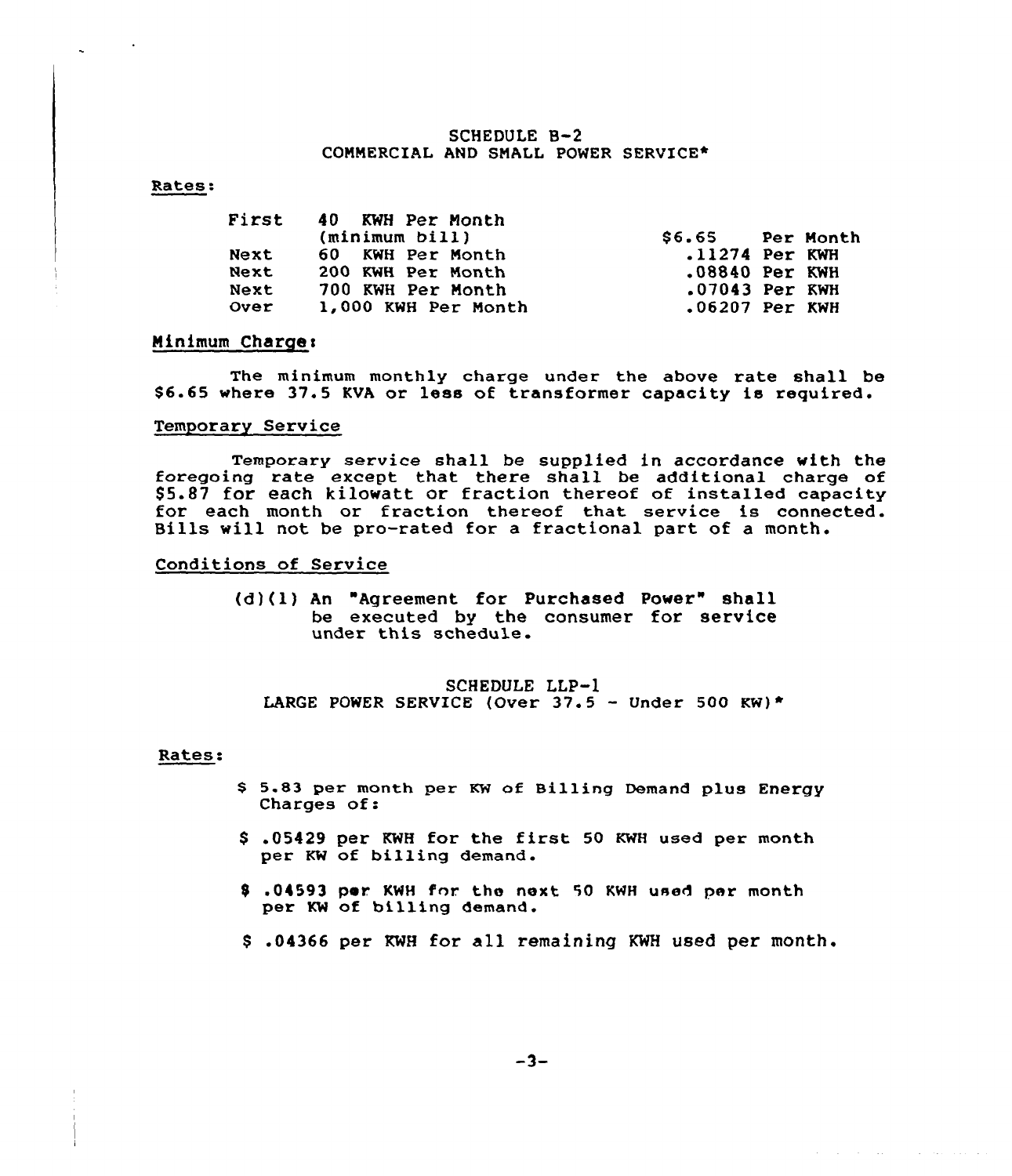#### Power Factor

The consumer agrees to maintain unity power factor as nearly as practicable. The Cooperative reserves the right to measure such power factor at any time. Should such measurements<br>indicate that the power factor at the time of this maximum demand is less than 80 percent the demand for billing purpose shall be the demand as indicated or recorded by the demand meter multiplied by 80 percent and divided by the percent power factor.

# Conditions of Service

4(a) An "Agreement for Purchased Power" shall be executed by the consumer for service under<br>this schedule.

# SCHEDULE LLP-2 LARGE POWER 500 KW UNDER  $3,000$  KW\* (Secondary Voltage)

### Rates:

#### Demand Charge

5.83 Per Nonth per KW of Billing Demand

## Energy Charge

| First 20,000 KWH Per Month |  | $$.05509$ Per KWH |  |
|----------------------------|--|-------------------|--|
| Next 20,000 KWH Per Month  |  | .04172 Per KWH    |  |
| Over 40,000 KWH Per Month  |  | .03723 Per KWH    |  |

#### Power Pactor

The consumer agrees to maintain unity power factor as<br>nearly as practicable. The Cooperative reserves the right to measure such power factor at any time. Should such measurement indicate that the power factor at the time of this maximum demand is less than <sup>80</sup> percent the demand for billing purpose shall be the demand as indicated or recorded by the demand meter multiplied by 80 percent and divided by the percent power factor.

Conditions of Service

4.(a) An "Agreement for Purchased Power" shall be executed by the consumer for service under this schedule.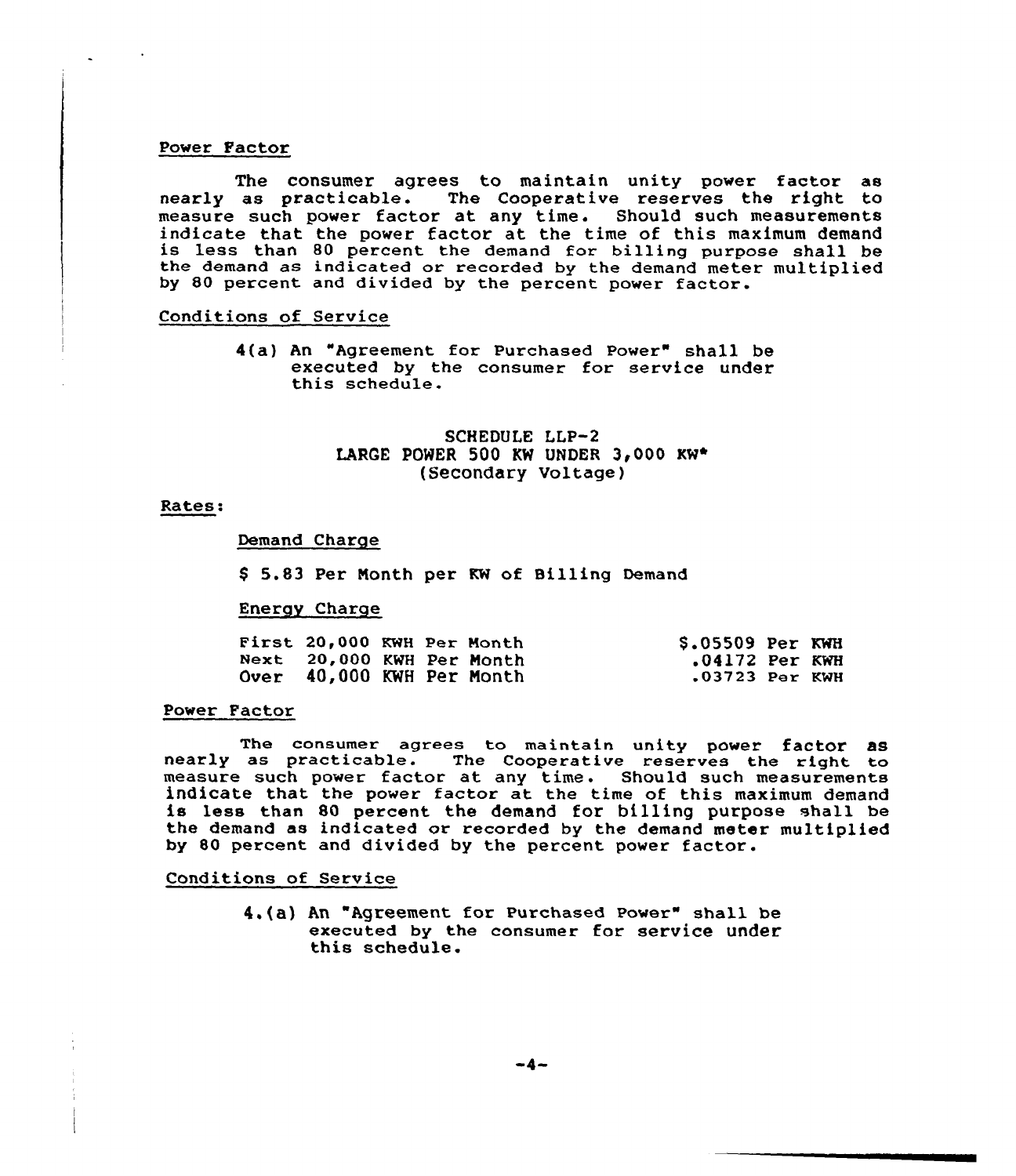4.(b) The consumer shall guarantee a minimum<br>annual revenue of not less than 18 percent annual revenue of not less than 18 percent of the estimated additional investment required to extend service which shall include the additional cost of meters transformers and any additions to or alterations of lines, and equipment necessary to make service available. Minimum charges for service shall be based<br>on the KVA of installed transformer the KVA of installed transformer capacity. In all other cases, the minimum charge shall be based on KVA of transformer capacity as hereinafter provided.

سودي الموالي التواريب التواريد الموالية المواردة والمواردة

## SCHEDULE OL OUTDOOR LIGHTING SERVICE\*

# Rate Per Fixture:

| Type of Fixture      | Lumen Output  | Rate              |
|----------------------|---------------|-------------------|
| Mercury Vapor or HPS | $7000 - 9000$ | $$5.89$ per month |

# SCHEDULE OL-1 STREET LIGHTING SERVICE\*

#### Rates:

| First       | 40 KWH Per Month<br>(minimum bill) | \$7.13 Per Month |  |
|-------------|------------------------------------|------------------|--|
| Next        | 60 KWH Per Month                   | $.09568$ Per KWH |  |
| Next        | 100 KWH Per Month                  | .07332 Per KWH   |  |
| Next        | 300 KWH Per Month                  | .05838 Per KWH   |  |
| <b>Over</b> | 500 KWH Per Month                  | $.04626$ Per KWH |  |

SCHEDULE LLP-3 LARGE POWER 500 KW - 3,000 KW\* (Primary Voltage)

#### Rates:

Demand Charge

85.82 Per Month per KW of Billing Demand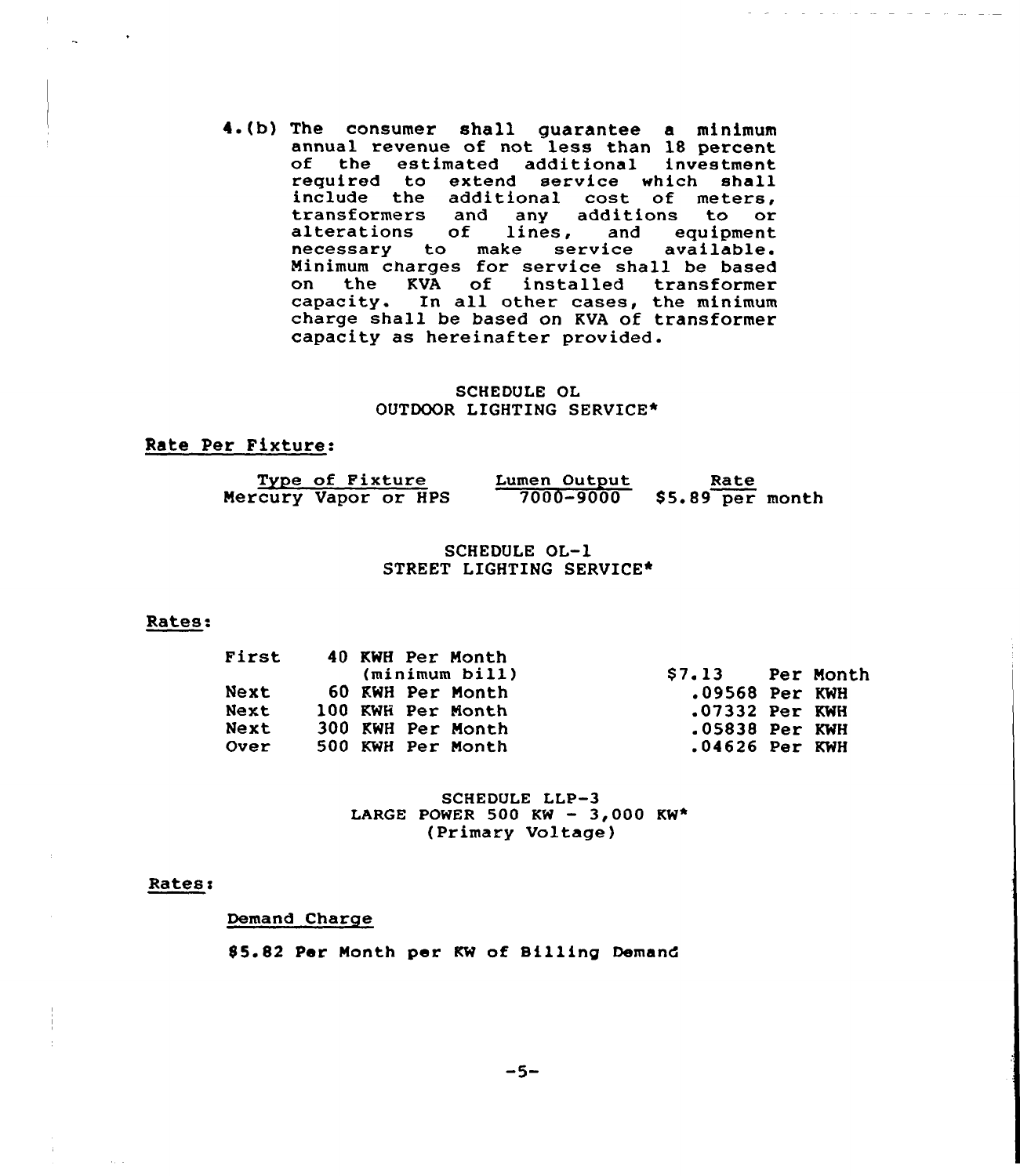## Energy Charge

| First       | <b>20,000 KWH Per Month</b> |  | <b>S.06163 Per KWH</b> |  |
|-------------|-----------------------------|--|------------------------|--|
| Next        | 20,000 KWH Per Month        |  | .04731 Per KWH         |  |
| <b>Over</b> | 40.000 KWH Per Month        |  | .04282 Per KWH         |  |

## Power Factor

The consumer agrees to maintain unity power factor as nearly as practicable. The Cooperative reserves the right to measure such power factor at any time. Should such measurements indicate that the power factor at the time of this maximum demand is less than 80 percent, the demand for billing purpose shall be the demand as indicated or recorded by the demand meter multiplied by 80 percent and divided by the percent power factor-

## Conditions of Service

5(a} An "Agreement for Purchased Power" shall be executed by the consumer for service under this schedule.

> $SCH$  EDULE LPR-1 LARGE POWER 3,000 KW AND OVER\*

#### Rates:

# Demand Charge

88.23 Per Month per KW of Billing Demand

#### Energy Charge

| First       | 100,000 KWH Per Month     |  | <b>S.04568 Per KWH</b> |  |
|-------------|---------------------------|--|------------------------|--|
| Next        | 900,000 KWH Per Month     |  | $.03114$ Per KWH       |  |
| <b>Over</b> | $1,000,000$ KWH Per Month |  | .02649 Per KWH         |  |

# Availability

Available to all commercial and industrial consumers whose kilowatt demand shall exceed 3,000 KW for lighting and/or heating and/or power, and who are served directly from a distribution substation with no other consumer served from that station.